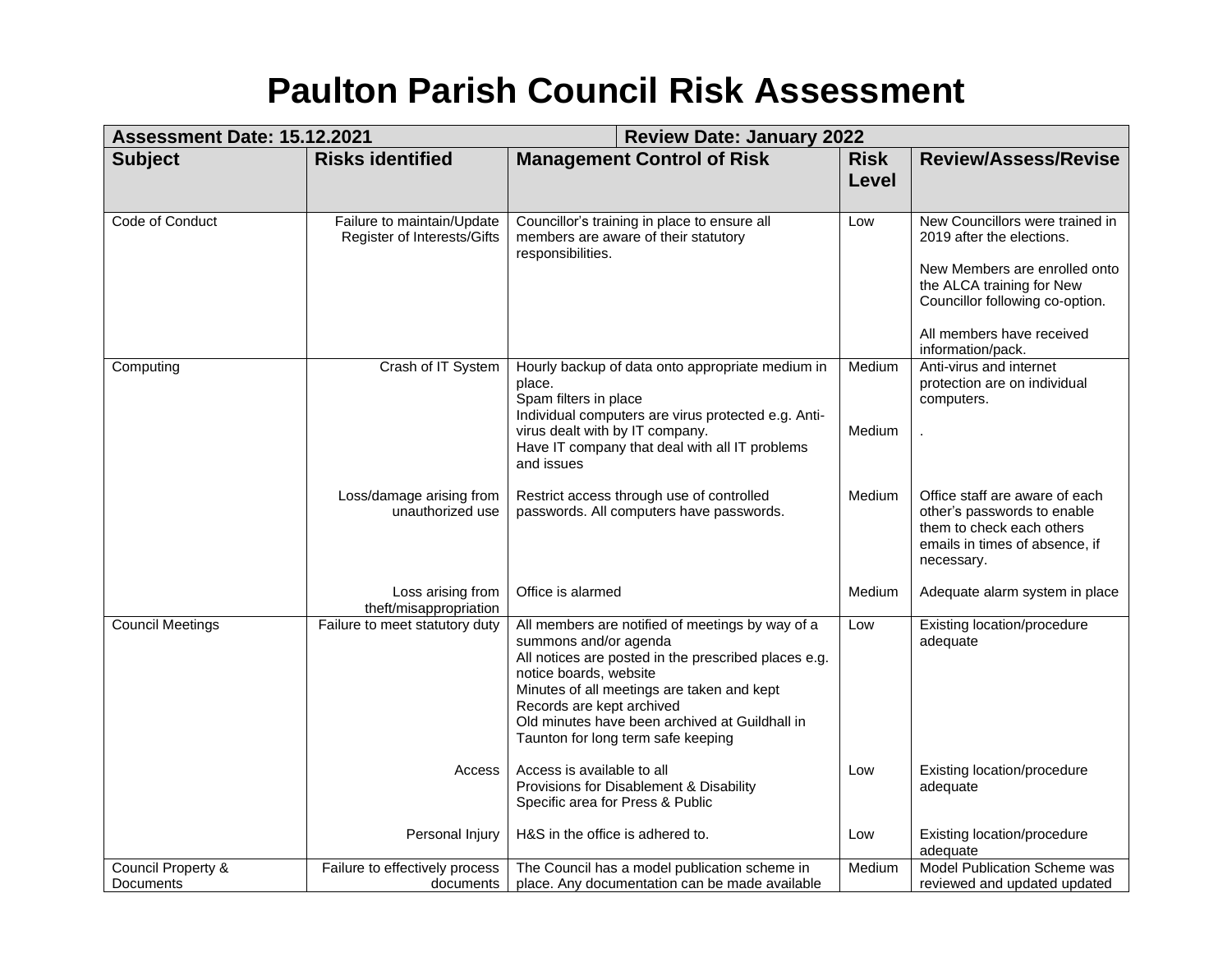| Assessment Date: 15.12.2021 |                                                                               | <b>Review Date: January 2022</b>                                                                                                                                                                    |                      |                                                                                                                                                                                                               |
|-----------------------------|-------------------------------------------------------------------------------|-----------------------------------------------------------------------------------------------------------------------------------------------------------------------------------------------------|----------------------|---------------------------------------------------------------------------------------------------------------------------------------------------------------------------------------------------------------|
| <b>Subject</b>              | <b>Risks identified</b>                                                       | <b>Management Control of Risk</b>                                                                                                                                                                   | <b>Risk</b><br>Level | <b>Review/Assess/Revise</b>                                                                                                                                                                                   |
|                             | L                                                                             | to the public as per the scheme. Agendas and<br>reports published on the Council's website                                                                                                          |                      | in January 2021 with links<br>added to website documents. A<br>further update was completed in<br>October 2021 due to the<br>addition of reports for meetings<br>becoming available online.                   |
|                             | egal Liability as a result of<br><b>Asset Ownership</b>                       | Adequate Public Liability Insurance is in place<br>Register of Assets is maintained and updated<br>frequently.                                                                                      | Low                  | Annual meeting takes places<br>with Came & Co (Councils<br>insurance brokers). Last<br>meeting 31.07.19, visits in 2020<br>&2021 cancelled due to covid.<br>Contact to be made to<br>arrange a visit in 2022. |
|                             | Loss/Damage                                                                   | Adequate insurance against damage and theft is in<br>place<br>Proper security/storage is in place. Cabinets<br>locked daily. Office is alarmed.                                                     | Low                  | Existing procedure adequate.                                                                                                                                                                                  |
|                             |                                                                               | Asset Register is maintained regularly appropriate<br>insurance cover is in place for all assets.<br>Insurance broker checks asset register against<br>insurance policy every year before renewing. | Low                  | Insurance company reviews<br>annually, see comment above.                                                                                                                                                     |
|                             | Loss of assets                                                                | Ensure that important documents are protected<br>against theft and fire.                                                                                                                            | Medium               | Existing procedure adequate                                                                                                                                                                                   |
|                             | Loss of important documents<br>e.g. legal document,<br>insurance document etc | All cabinets and cupboards are kept locked when<br>not in use. Computerised records are backed up<br>daily with confirmation report received.                                                       | Medium               | Fire secure cabinet purchased<br>in summer 2016 following<br>archiving project.                                                                                                                               |
|                             | Key Holders                                                                   | Minimum number of keys are issued to staff and<br>Chair of the Council only.                                                                                                                        |                      | Cabinets are secure for<br>important documents.                                                                                                                                                               |
|                             |                                                                               |                                                                                                                                                                                                     |                      | Keys are signed for. Existing<br>procedure adequate. Clerk<br>controls the issue of keys.                                                                                                                     |
| <b>Employment of Staff</b>  | Attacks on<br>Personnel/accidents/sudden<br>illness                           | Lone Working policy and procedures in place<br>where necessary.<br>Appropriate insurance cover is in place.                                                                                         | Medium               | Existing procedure adequate. At<br>least 2 employees in office most<br>of the time.<br>Risk assessment in place for<br>outside workers.                                                                       |
|                             | Inability to recruit                                                          | Jobs advertised are favourable with competitive<br>rates of pay.                                                                                                                                    | Med                  | Existing procedure adequate                                                                                                                                                                                   |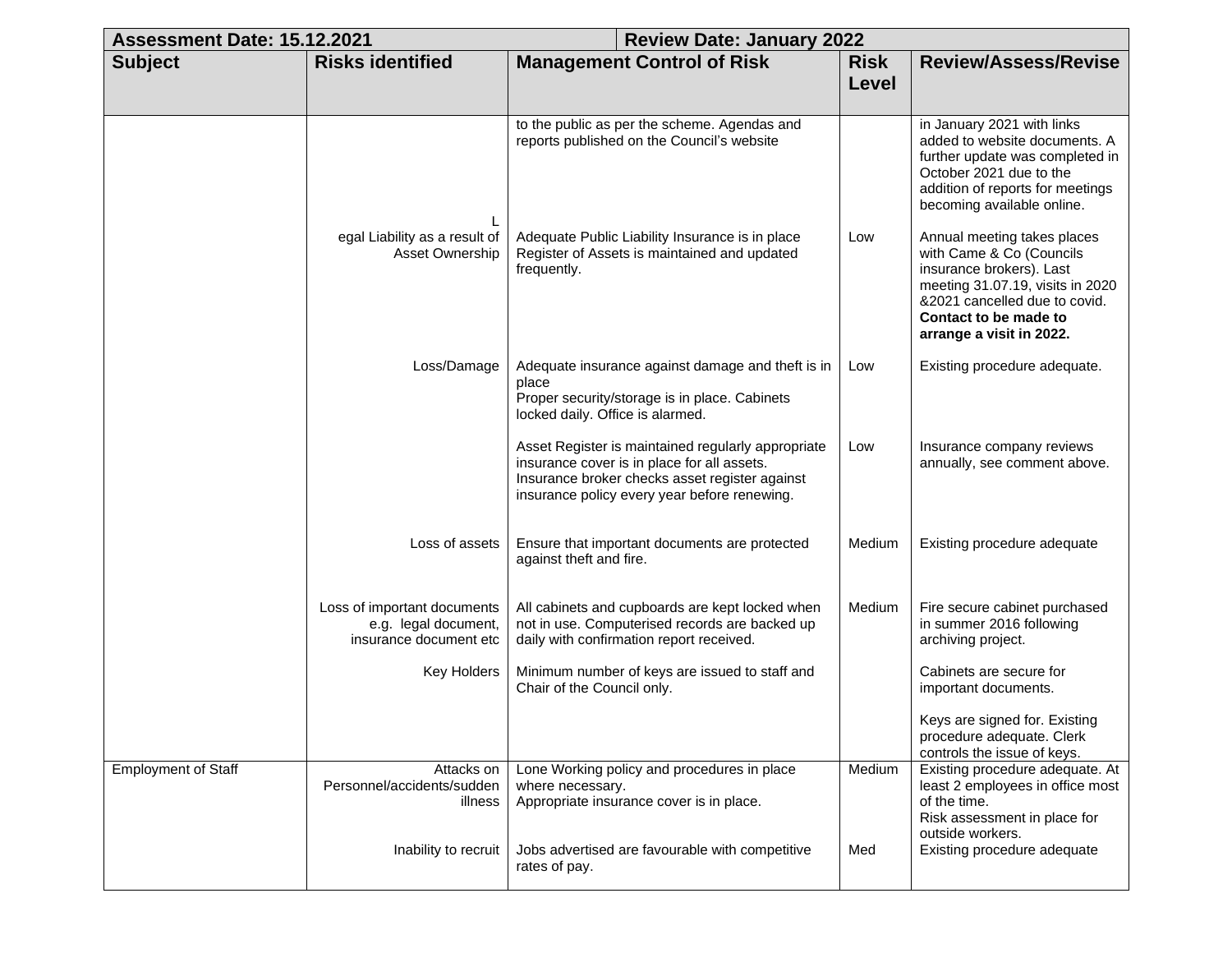| Assessment Date: 15.12.2021 |                                                             | <b>Review Date: January 2022</b>                                                                                                                                                                                                                                                                       |                      |                                                                                                                                             |
|-----------------------------|-------------------------------------------------------------|--------------------------------------------------------------------------------------------------------------------------------------------------------------------------------------------------------------------------------------------------------------------------------------------------------|----------------------|---------------------------------------------------------------------------------------------------------------------------------------------|
| <b>Subject</b>              | <b>Risks identified</b>                                     | <b>Management Control of Risk</b>                                                                                                                                                                                                                                                                      | <b>Risk</b><br>Level | <b>Review/Assess/Revise</b>                                                                                                                 |
|                             |                                                             |                                                                                                                                                                                                                                                                                                        |                      |                                                                                                                                             |
|                             | Failure to comply with<br><b>Employment Law</b>             | Staff Contracts of Employment - all in place.<br>The Clerk keeps aware of new legislation<br>The necessary training to fulfill requirements is<br>undertaken as and when<br>Penninsula employment/HR specialist is in place.                                                                           | Low                  | Up to date staff contracts in<br>place.                                                                                                     |
|                             | Inability to retain staff                                   | Regular Staff Appraisals take place<br>The Council offer staff support and flexibility<br>Procedures for key functions are documented<br>There is a certain amount of overlapping of<br>jobs/RFO where others can step in if necessary.                                                                | Low                  | Existing procedure adequate.<br>Appraisals done annually.<br>Those undertaking appraisals<br>are trained.                                   |
|                             | Loss of key staff                                           | SLCC to be contacted for a locum Clerk and/or<br>ALCA to be contacted for help in obtaining<br>temporary Clerk.                                                                                                                                                                                        | Medium               | A Deputy Clerk was recruited in<br>October 2021. Both the Clerk<br>and the Deputy could cover for<br>each other in the event of<br>absence. |
|                             | Lack of Training                                            | Training records show up gaps, renewal training<br>etc<br>On going training requirements are viewed<br>Regular Staff Appraisals highlight any training<br>needs.<br>Advantage of localised training through SLCC and<br><b>B&amp;NES</b><br>Clerk networks with other Clerks via SLCC<br>meetings etc. | Medium               | Annual Training records are<br>kept for both staff and<br>members.                                                                          |
|                             | Lack of Employee<br>motivation/efficiency                   | Each employee has a job description which is<br>reviewed annually.<br>Regular staff appraisals.<br>Appropriate staff records.<br>Training is available.                                                                                                                                                | Medium               | Existing procedure adequate                                                                                                                 |
| <b>Financial Management</b> | Failure to comply with<br>Revenue & Customs                 | VAT is properly administered<br>Reminders are sent via HMRC<br>VAT claims are completed and submitted promptly                                                                                                                                                                                         | Medium               |                                                                                                                                             |
|                             | Failure to comply with Inland<br><b>Revenue Regulations</b> | Comprehensive records of all calculations of<br>income tax, national insurance is kept<br>Regular returns to Inland Revenue are prepared<br>and submitted by the Deputy Clerk/Finance Officer                                                                                                          | Medium               |                                                                                                                                             |
|                             | Loss of money through<br>theft/misappropriation             | Secure arrangements are in place for all monies<br>held at the bank<br>Prompt and proper arrangements are in place for<br>recording and banking of all cash received.                                                                                                                                  | Medium               | Existing procedure adequate.                                                                                                                |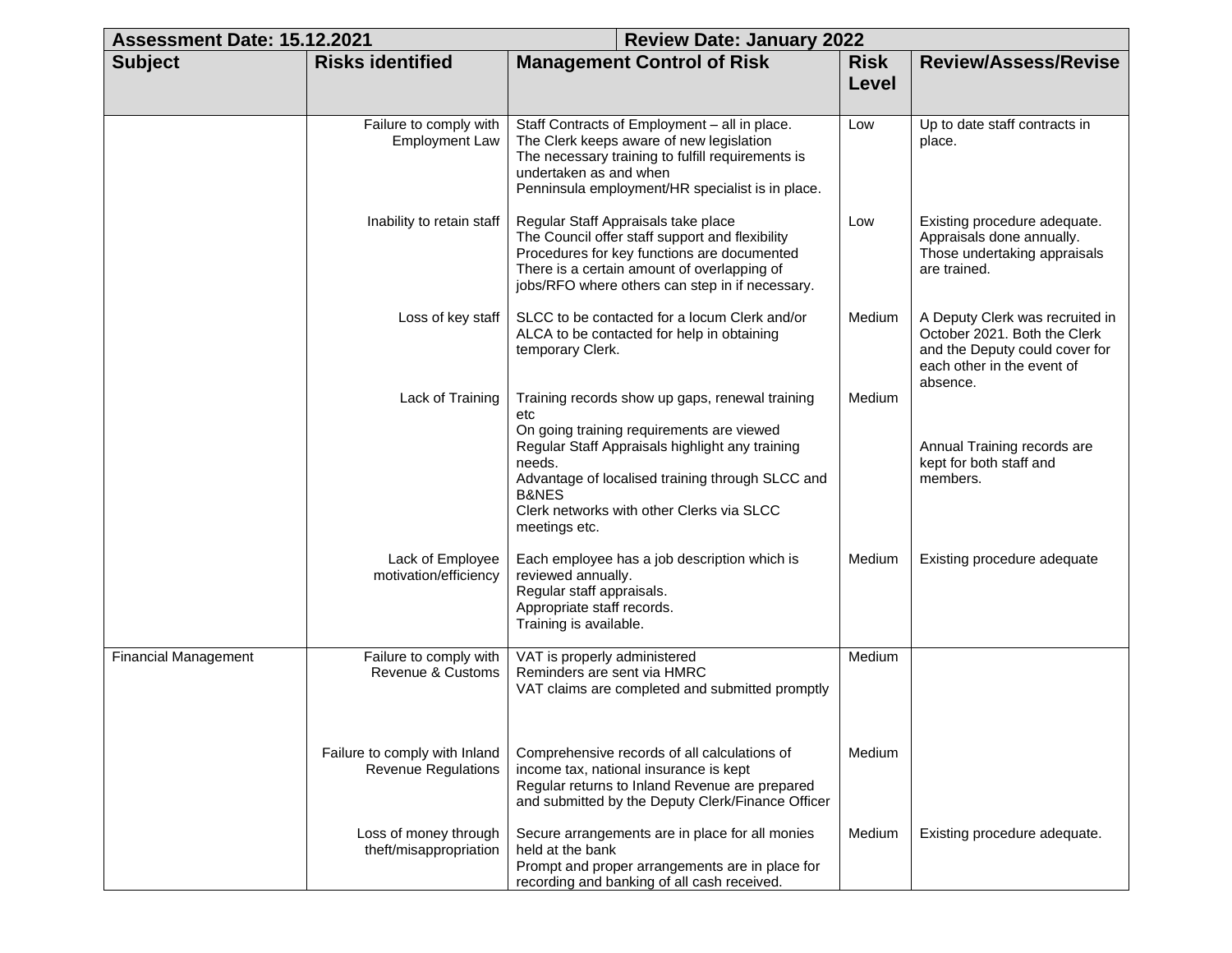| Assessment Date: 15.12.2021 |                                                                    |                                                                                                                                                                                                                                                                                                                                                                                                                                                                                                       | <b>Review Date: January 2022</b> |                                                                                                                                            |  |
|-----------------------------|--------------------------------------------------------------------|-------------------------------------------------------------------------------------------------------------------------------------------------------------------------------------------------------------------------------------------------------------------------------------------------------------------------------------------------------------------------------------------------------------------------------------------------------------------------------------------------------|----------------------------------|--------------------------------------------------------------------------------------------------------------------------------------------|--|
| <b>Subject</b>              | <b>Risks identified</b>                                            | <b>Management Control of Risk</b>                                                                                                                                                                                                                                                                                                                                                                                                                                                                     | <b>Risk</b>                      | <b>Review/Assess/Revise</b>                                                                                                                |  |
|                             |                                                                    |                                                                                                                                                                                                                                                                                                                                                                                                                                                                                                       | Level                            |                                                                                                                                            |  |
|                             |                                                                    | 2 signatories (not the RFO) sign a BACS approval<br>sheet before any payments are made via online<br>banking<br>Bank reconciliations are done monthly and<br>reported to full council each month.<br>The council has adequate insurance in place.                                                                                                                                                                                                                                                     |                                  |                                                                                                                                            |  |
|                             | Failure to keep proper<br>financial records                        | Clerk has responsibility through appointment of<br>now Deputy Clerk/Finance Officer<br>Appropriate standing orders and financial<br>regulations in place and are subject to annual<br>review<br>Effective independent internal audit is in place<br>Monthly financial reports to go to the full council                                                                                                                                                                                               | Low                              | Standing Orders last reviewed<br>in May 2021.<br><b>Financial Regulations were</b><br>reviewed in May 2021.<br>Existing procedure adequate |  |
| Financial Management cont.  | Failure to maintain an<br>effective payments system                | Deputy Clerk/Finance Officer authorises payments<br>All payments are supported by an invoice<br>All details are checked and payments onto Alpha<br>All payments are approved by council and<br>recorded in minutes.<br>All payments are to be signed by the authorised<br>signatories                                                                                                                                                                                                                 | Low                              | Existing procedure adequate                                                                                                                |  |
|                             | Failure to set a precept within<br>sound budgeting<br>arrangements | All expenditure is the subject of sound budgetary<br>control<br>The budget is the responsibility of the Deputy<br>Clerk/Finance Officer<br>RFO who will produce the budget following an<br>agreed timetable set out in Standing Orders.<br>The precept is set as a result of a budget detailing<br>requirements for forthcoming year for all income<br>and expenditure<br>Reserves are reviewed<br>Effective budget monitoring is in place which is<br>done and presented to the full council monthly | Low                              |                                                                                                                                            |  |
|                             | council assets                                                     | Failure to maintain record of   All acquisitions/disposals are accurately and<br>promptly recorded<br>Periodic inventory checks are done                                                                                                                                                                                                                                                                                                                                                              | Low                              | Asset register updated quarterly<br>by Deputy Clerk/Finance Officer                                                                        |  |
|                             | Poor Financial Management                                          | Deputy Clerk/Finance Officer has day to day<br>responsibility for the management of the financial<br>affairs of the council (RFO), overseen be the<br>Clerk.<br>Standing Orders/Financial regulations are<br>reviewed annually                                                                                                                                                                                                                                                                        | Low                              | Councillors receive monthly<br>budget report.                                                                                              |  |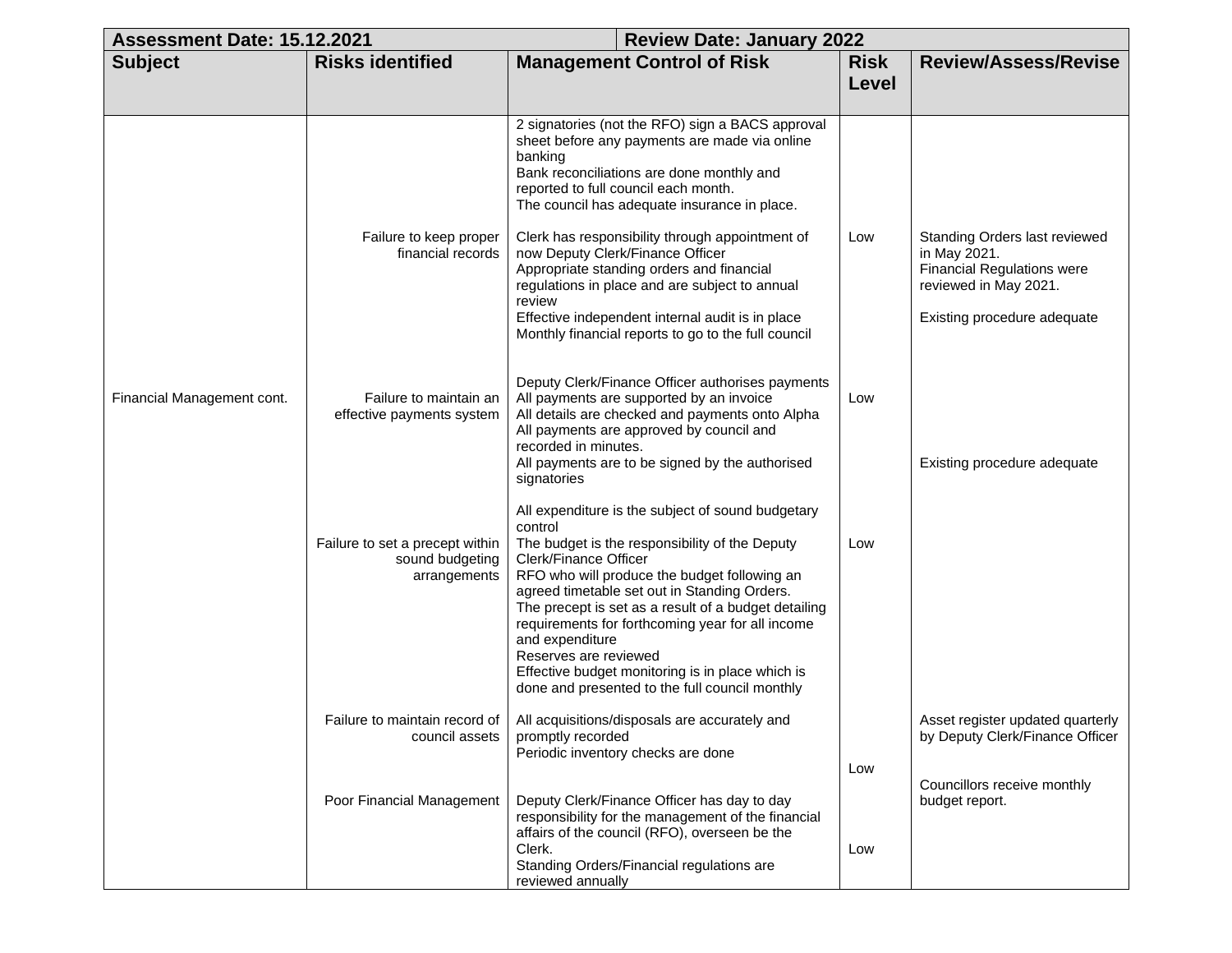| Assessment Date: 15.12.2021 |                                                                       | <b>Review Date: January 2022</b>                                                                                                                                                                                                                                                                                                                          |                      |                                                                                                          |
|-----------------------------|-----------------------------------------------------------------------|-----------------------------------------------------------------------------------------------------------------------------------------------------------------------------------------------------------------------------------------------------------------------------------------------------------------------------------------------------------|----------------------|----------------------------------------------------------------------------------------------------------|
| <b>Subject</b>              | <b>Risks identified</b>                                               | <b>Management Control of Risk</b>                                                                                                                                                                                                                                                                                                                         | <b>Risk</b><br>Level | <b>Review/Assess/Revise</b>                                                                              |
|                             |                                                                       | Effective budgeting system in place                                                                                                                                                                                                                                                                                                                       |                      |                                                                                                          |
| Gifts                       | Failure to notify/record gifts                                        | All staff/members are aware of responsibilities                                                                                                                                                                                                                                                                                                           | Medium               | A gift register has not been<br>required to date                                                         |
| Investments                 | Financial Loss i.e. theft                                             | Clerk and Deputy Clerk/Finance Officer are<br>responsible for investments<br>Investment/transfer/withdrawal of funds are<br>subject to control approval<br>Monthly reports via investments go to Council (via<br>bank rec).                                                                                                                               | Low                  | Existing procedure adequate                                                                              |
|                             | Failure to review interest<br>rates etc.                              | Deputy Clerk/Finance Officer review to ensure<br>maximum return is achieved and provide quarterly<br>updates to the Clerk.                                                                                                                                                                                                                                | Medium               | Existing procedure adequate                                                                              |
|                             | Maintenance of Investment<br>Register                                 | Information is regularly received from the bank<br>Effective internal audit is in place                                                                                                                                                                                                                                                                   | Low                  | Deputy Clerk/Finance Officer<br>keep a record of bank accounts<br>and checks for best interest<br>rates. |
|                             | Inappropriate investment                                              | Record details/approval of all investments in<br>council minutes.                                                                                                                                                                                                                                                                                         | Low                  | Existing procedure adequate                                                                              |
| Meeting of the Council      | Failure to meet statutory duty<br>on meetings                         | All notices are posted in the prescribed places 3<br>clear days prior to any meeting and on the<br>website.<br>All Councillors are notified of Meetings by way of a<br>summons and agenda.<br>Minutes of all meetings are taken and kept<br>All members and staff are aware of Electors'<br><b>Rights</b><br>All procedures are followed for dealing with | Medium               | Existing procedure adequate                                                                              |
|                             | Failure to respond to the<br>elector's wish to exercise its<br>rights | enquiries<br>Proper, timely and accurate recording of council<br>business is recorded in the minutes<br>All minutes are signed and paginated<br>Master copies are kept safe and past minutes are<br>archived at Taunton.                                                                                                                                  | Medium               | Existing procedure adequate                                                                              |
|                             | <b>Business in Minutes</b>                                            | Clerk has a system of decisions taken and actions<br>taken and followed up to completion.                                                                                                                                                                                                                                                                 | Low                  | Existing procedure adequate                                                                              |